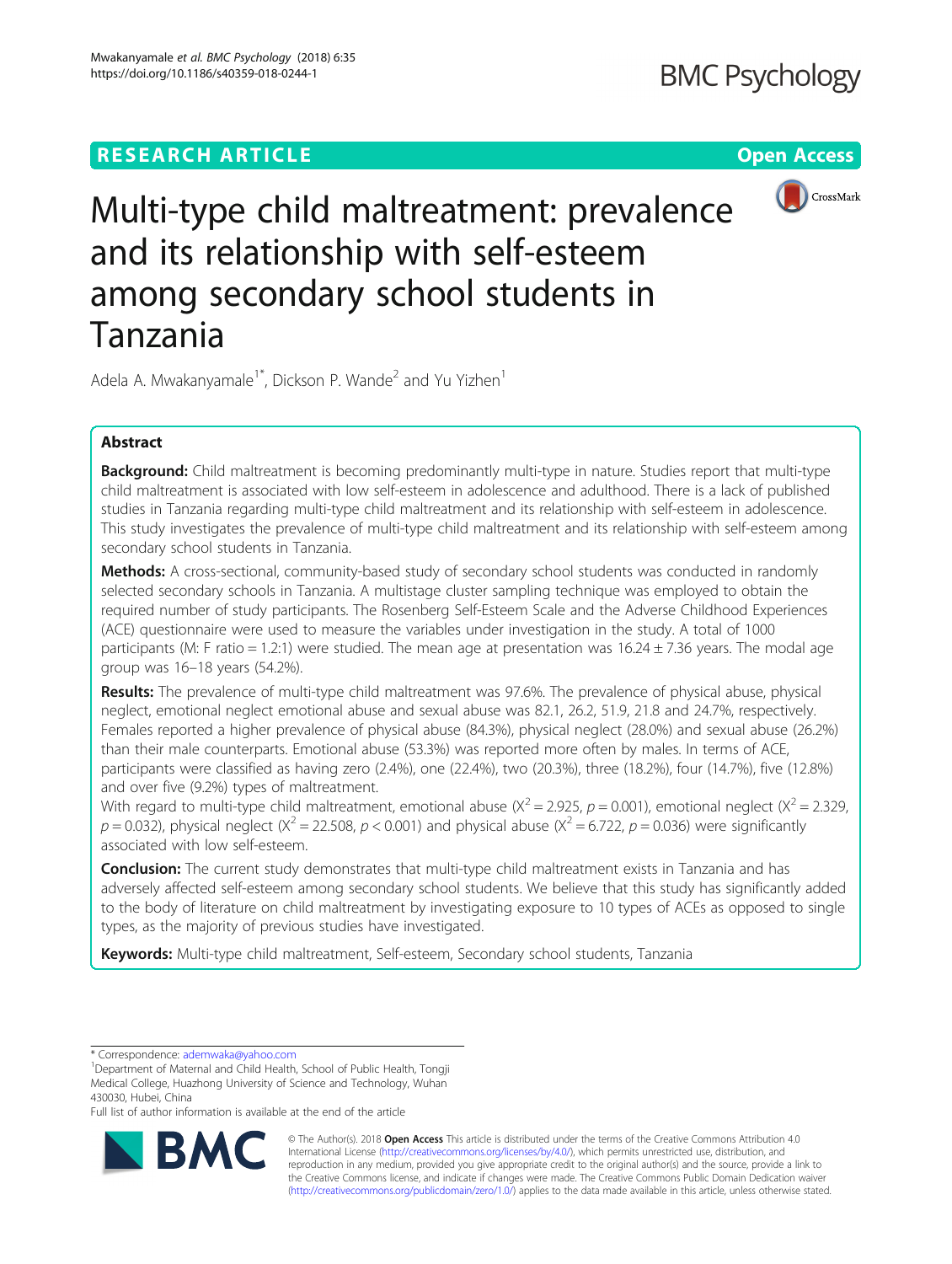# Background

Maltreatment in children is a worldwide health problem; if interventions are not well executed, maltreatment can have lifelong impacts on victims [\[1](#page-7-0)]. Child maltreatment is any physical or emotional mistreatment, sexual abuse or neglect that harms the child's health, survival, dignity or development [[2\]](#page-7-0). Maltreatment can be classified into five different forms of abuse (e.g., emotional, sexual or physical) and two different forms of neglect (emotional or physical) [\[3](#page-7-0)].

Studies report that the global prevalence of child maltreatment varies significantly depending on how one defines child maltreatment, the measurements s/he employs, the characteristics of the sample involved as well as the methodologies involved. The prevalence ranges from 5 to 83% for each form of child maltreatment [\[4](#page-7-0)]. The World Health Organization (WHO) estimated that there are 40 million children worldwide aged 0 to 14 years who are currently suffering from maltreatment, and they need urgent health and social care. Various meta-analyses have reported prevalence of 17.7% for physical abuse, 26.7% for psychological abuse, 11.8% for sexual abuse and 16.3% for neglect [\[5](#page-7-0)]. However, reliable global estimates for the prevalence of child maltreatment are still missing, as data for many countries, especially resource-limited countries, are lacking, and the available data represent only a small percentage of the magnitude of the problem. Generally, Africa has the highest prevalence rate of all forms of child maltreatment, whereas Asia has the lowest rates of sexual abuse [\[6](#page-7-0)].

The focus of studies on the prevalence and effects of child maltreatment have constantly been changing in the past few years [\[7](#page-7-0)]. In the past, each type of maltreatment was frequently investigated individually, as reflected in many clinical and community-based studies. It is now particularly clear that no form of child maltreatment occurs alone, as has been thought and assessed in many studies in the past several years [[8\]](#page-7-0).

No child experiences only one form of maltreatment. Most often, children experience multiple forms of maltreatment. As a result, the health outcomes they experience will also be an interplay of multiple forms of maltreatment, in accordance with the different combinations of maltreatment experienced [[9\]](#page-7-0). In many different countries, community-based studies have shown that many young people reported of having experienced more than one type of maltreatment during childhood  $[10]$  $[10]$ . Multi-type maltreatment is a simultaneous process whereby a child or a baby experiences more than one or varied forms of maltreatments [\[11](#page-7-0)]. As highlighted earlier in this paper, multi-type maltreatment subsumes neglect or abuse (physical, sexual, and emotional) and family violence. The extent of a child's exposure to multiple forms of maltreatment in developing countries such as Tanzania is a conundrum, as it is not well studied and requires sensitive analysis. [[12\]](#page-7-0).

Several studies have revealed that children's experiences of multi-type maltreatment have mental and physical health consequences similar to those of children with exposure to single-type maltreatment. In fact, exposure to varied forms of maltreatment has tangible physical health consequences, and it negatively affects mental health status [[13\]](#page-7-0). The affected mental health may result in depression, low self-esteem and/or anxiety disorders. It also augments the risk of attempts to commit suicide and drug abuse and may lead to long-term negative effects on academic performance and employability [[14\]](#page-7-0). Generally, experiencing physical and/ or emotional abuse in childhood results in deviant sexual behaviour, low self-esteem, difficulties in dealing with psychosocial challenges and anger during adulthood [\[15](#page-7-0)].

Notwithstanding the fact that much is known about the existence of various types of childhood maltreatments and their consequences on children's mental, psychological, emotional and physical development, there are currently few studies in developing countries, including Tanzania, that have examined the prevalence of multiple forms of child maltreatment and the consequences of these varied forms of maltreatment. This study sought to determine the prevalence of multiple forms of child maltreatment and to assess its relationship with self-esteem among secondary students (i.e., Form I-IV or grades 8–11) in Tanzania. Therefore, the current study specifically aimed to investigate the links among more than one form of child maltreatment and self-esteem among secondary students in Tanzania.

# **Methods**

# Study design

A cross-sectional study of secondary school students was conducted using a random selection of secondary schools in Tanzania. A multistage cluster sampling technique was employed to obtain the required number of the study participants.

# Participants

The target population comprised male and female students aged 13–24 years. A total of 1000 students were recruited (553 males and 447 females). As there were no previous studies in Tanzania regarding the prevalence of multi-type child maltreatment and its relationship with self-esteem, we could not calculate the sample size based on prevalence. Consequently, a convenience sample size of 1000 students (including both genders) was selected for the study.

# Measures

Two questionnaires per student were used to measure the different variables under study. The Adverse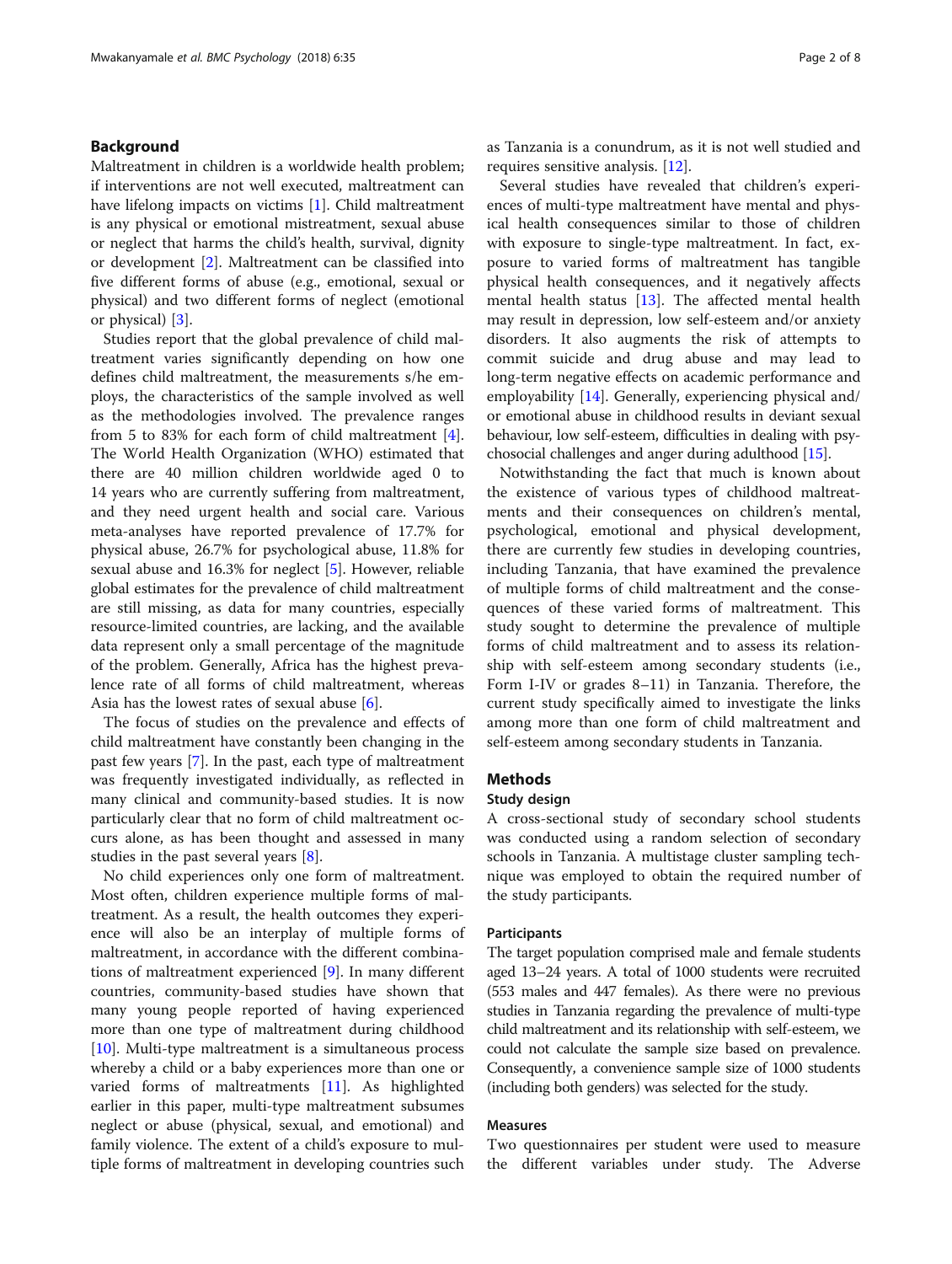Childhood Experiences (ACE) questionnaire and the Rosenberg Self-Esteem Scale were the variables in the study.

# Adverse childhood experiences

The Adverse Childhood Experiences [[16\]](#page-7-0) questionnaire consisted of 38 items that assessed exposure to 10 types of ACE, including abuse. The items were adapted from the Childhood Trauma Questionnaire (CTQ) [[17\]](#page-7-0). The CTQ was developed by Bernstein and Fink [\[17](#page-7-0)]. Through the CTQ, the participants were to rate the frequency of abuse and neglect events that occurred during their childhood or when they were growing up. The rating scale was from 0-never true to 5-very often true. The CTQ was a 70-item retrospective questionnaire, and the participants were to rate on frequencies. Sometimes, the scale can be shortened, and the shortened CTQ assesses emotional neglect, physical neglect, physical abuse, sexual abuse or emotional abuse and can have 28 items, depending on exploratory and confirmatory factory analyses.

The CTQ is suitable for adults and adolescents aged 12 and over. Additionally, the CTQ is a self-report inventory providing screens of histories of childhood abuse and neglect that are brief, reliable and valid [\[17](#page-7-0)]. Participants responded to a number of statements about childhood events, which are arranged according to their frequency on a 5-point Likert scale. It usually did not take more than 10 min to complete the questionnaire. CTQ items assessed exposure to ten types of ACE, including exposure to neglect (i.e., physical and emotional), abuse (i.e., emotional, physical and sexual) and household challenges (i.e., household mental illness, household substance abuse, household physical violence, parental separation/divorce, and incarcerated family members) prior to age 18.

Psychometrically, the CTQ is appropriate in community samples with the best test-retest reliability [[17\]](#page-7-0), displaying convergent and discriminant validity [\[18](#page-7-0)]. Test-retest reliabilities ranging from 0.79 to 0.86 and internal consistency reliabilities ranging from 0.66 to 0.92 have been displayed by the CTQ [\[19](#page-7-0)].

This scale was developed by Rosenberg [\[20\]](#page-7-0), and it consists of 10 self-report items that show one's general belief about herself/himself. Each item had responses on a 4-point Likert scale, from strongly agree (3) to strongly disagree (0). Five items were reverse-scored, from strongly disagree (3) to strongly agree (0). The scale was validated on a large sample of high school students. Test-retest correlations are typically in the range of 0.82 to 0.88, and Cronbach's alpha for various samples range from 0.77 to 0.88. The Rosenberg Self-Esteem Scale

displays a test-retest reliability of 0.85. Validity scores of the RSE ranged from 0.56 to 0.67 when the results were correlated with other tests and interviewers' ratings of self-esteem [\[21](#page-7-0)].

# Sampling technique

We employed multistage cluster sampling technique. First, we randomly selected 5 different regions (similar to provinces in other countries) from the mainland of Tanzania; second, we used simple random sampling in selecting 10 secondary schools in different geographical locations of the regions, and from each school, 20 students were randomly selected through simple random sampling.

## Study variables

There are two significant variables in this study: the independent variable is multiple forms of childhood maltreatment (ACE), while the dependent variable is self-esteem (Rosenberg scale).

# Statistical analysis

The Statistical Package for Social Sciences software (SPSS for windows 15.0, SPSS Inc., Chicago, IL, USA) was used in computing statistical analyses. Categorical variables were summarized through calculating proportions and frequency tables, while for continuous variables, means, standard deviations and ranges were used in summarizing the information.

Additionally, the significance of the association between the independent variable, multi-type childhood maltreatment, and the dependent variable, self-esteem, was tested using chi-square  $(X^2)$  tests, and  $p < 0.05$  was considered the level of significance. Additionally, multivariate logistic regression models yielded adjusted odds ratios (ORs) and 95% confidence intervals (CIs), which estimated the associations between self-esteem and each of the ten categories of ACE. Analytically, the numbers of ACE were summed for each respondent (ACE score range: 0–10). Later, analyses were conducted with the summed scores  $(1, 2, 3, 4, \text{ or } < 5)$  as dichotomous variables (yes/no), with 0 experiences as the referent.

# Results

# Prevalence of single and multiple forms of child maltreatment

A total of 1000 participants were studied during the period of study. Out of these participants, 553 (55.3%) were males, and 447 (44.7%) were females. The ratio of males to females was 1.2:1. The ages of participants at presentation ranged from 15 to 24 years, with a mean of  $16.45 \pm 6.42$  years. The modal age group was  $16-18$  years; this age group accounted for 542 (54.2%) cases.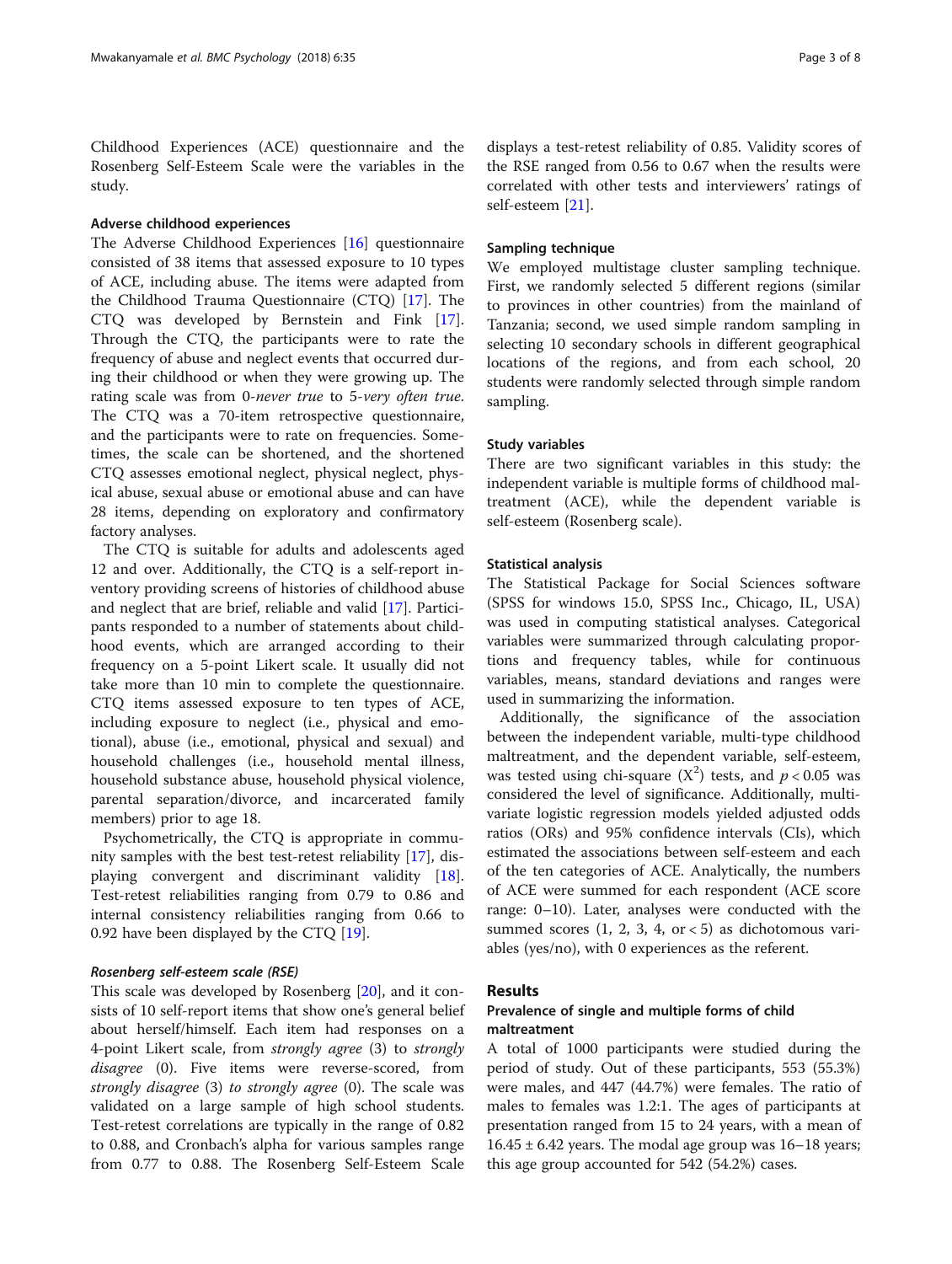Out of the 1000 participants, 97.6% reported experiencing more than one form of maltreatment, and 9.2% reported only one (single) form of maltreatment (ACE score).

The prevalence of physical abuse, emotional neglect, physical neglect, sexual abuse and emotional abuse was 82.1, 51.9, 26.2, 24.7 and 21.8%, respectively. Females reported a higher prevalence of physical abuse (84.3%), physical neglect (28.0%) and sexual abuse (26.2%) than males. Emotional abuse (53.3%) was reported more often by males.

In terms of ACE, participants were classified as having zero (2.4%), one (22.4%), two (20.3%), three (18.2%), four (14.7%), five (12.8%) and over five (9.2%) types of maltreatment (Table 1).

#### Exposure to household dysfunction and abuse

Several important variables under the category of household dysfunction were also analysed. Violence or a threat of violence towards a child, in the form of spanking, slapping, kicking or pushing by their parents or guardians, was the most common form of abuse experienced by the majority of student participants (76.9%) (Table [2](#page-4-0)).

#### Exposure to community violence

In this study, 80% of participants witnessed someone being physically abused. The most common occurrences of community violence reported by participants have been compiled in Table [3](#page-4-0).

Table 1 Prevalence of ACE categories and ACE scores by gender

| Categories     | Prevalence %   |                  |                  |  |
|----------------|----------------|------------------|------------------|--|
| of ace         | Male $n = 553$ | Female $n = 447$ | Total $N = 1000$ |  |
| Abuse          |                |                  |                  |  |
| Sexual         | 23.5           | 26.2             | 24.7             |  |
| Physical       | 80.3           | 84.3             | 82.1             |  |
| Emotional      | 21.3           | 22.4             | 21.8             |  |
| Neglect        |                |                  |                  |  |
| Emotional      | 53.3           | 50.1             | 51.9             |  |
| Physical       | 24.8           | 28.0             | 26.2             |  |
| Ace score      |                |                  |                  |  |
| 0              | 3.3            | 1.3              | 2.4              |  |
| 1              | 23.3           | 21.3             | 22.4             |  |
| 2              | 21.3           | 19.0             | 20.3             |  |
| 3              | 18.4           | 17.9             | 18.2             |  |
| $\overline{4}$ | 13.4           | 16.4             | 14.7             |  |
| 5              | 11.6           | 14.3             | 12.8             |  |
| > 5            | 8.7            | 9.8              | 9.2              |  |

# Relationship between multiple forms of child maltreatment and scores on the Rosenberg self-esteem scale

As shown in Table [4](#page-5-0) below, emotional abuse  $(X^2 = 2.925,$  $p = 0.001$ ), emotional neglect  $(X^2 = 2.329, p = 0.032)$ , physical neglect  $(X^2 = 22.508, p < 0.001)$  and physical abuse ( $X^2$  = 6.722,  $p$  = 0.036) were significantly associated with low self-esteem. Household dysfunction and sexual abuse were not significantly associated with low self-esteem ( $p > 0.005$ ).

# **Discussion**

The results from this study provide insights on multitype child maltreatment and its relationship with self-esteem among secondary school students (13– 24 years old) in Tanzania. To the best of our knowledge, this is the first study in Tanzania investigating the existence of more than one type of child maltreatment and their relationships with self-esteem among secondary school students. In this study, the prevalence of multi-type child maltreatment is 97.6%; this figure is higher than 67.2 and 52.0%, which were reported by Burke et al. [\[22](#page-7-0)] and Felitti et al [\[23](#page-7-0)], respectively. Our study has revealed a low prevalence of more than one/ many types of maltreatment in childhood.

This finding is lower than what McGee et al. found. They reported that 98.5% of participants had experienced more than one or varied types of maltreatment in childhood [\[16](#page-7-0)]. Other scholars have found even lower prevalence rates than what has been shown in the present study. On the one hand, Higgins and McCabe [[24\]](#page-7-0) found that 43% of their participants had experienced multi-type maltreatment during their childhood. On the other hand, Sesar et al. [[25](#page-7-0)] found that 58% of participants had experienced more than one type of maltreatment during childhood. The reason for these differences may be partly due to methodological differences as well as different sampling demographics. The differences in the maltreatment cases used in these studies may be among the potential factors contributing to the differences in this finding.

In this study, it has been shown that physical abuse is the most commonly experienced type of maltreatment among the multiple forms that children typically experience. This finding is at odds with that of Feng et al. [\[26](#page-7-0)], who reported that children are most commonly exposed to violence as a type of child maltreatment. Using the child abuse screening tool (ICAST), Al-Eissa et al [[27](#page-7-0)] found that the frequency of emotional abuse was high compared with other forms of child maltreatment.

Generally, the gender distribution in many studies shows a higher prevalence of physical abuse in males than in females, which reflects findings that suggest that males are more commonly victims of physical violence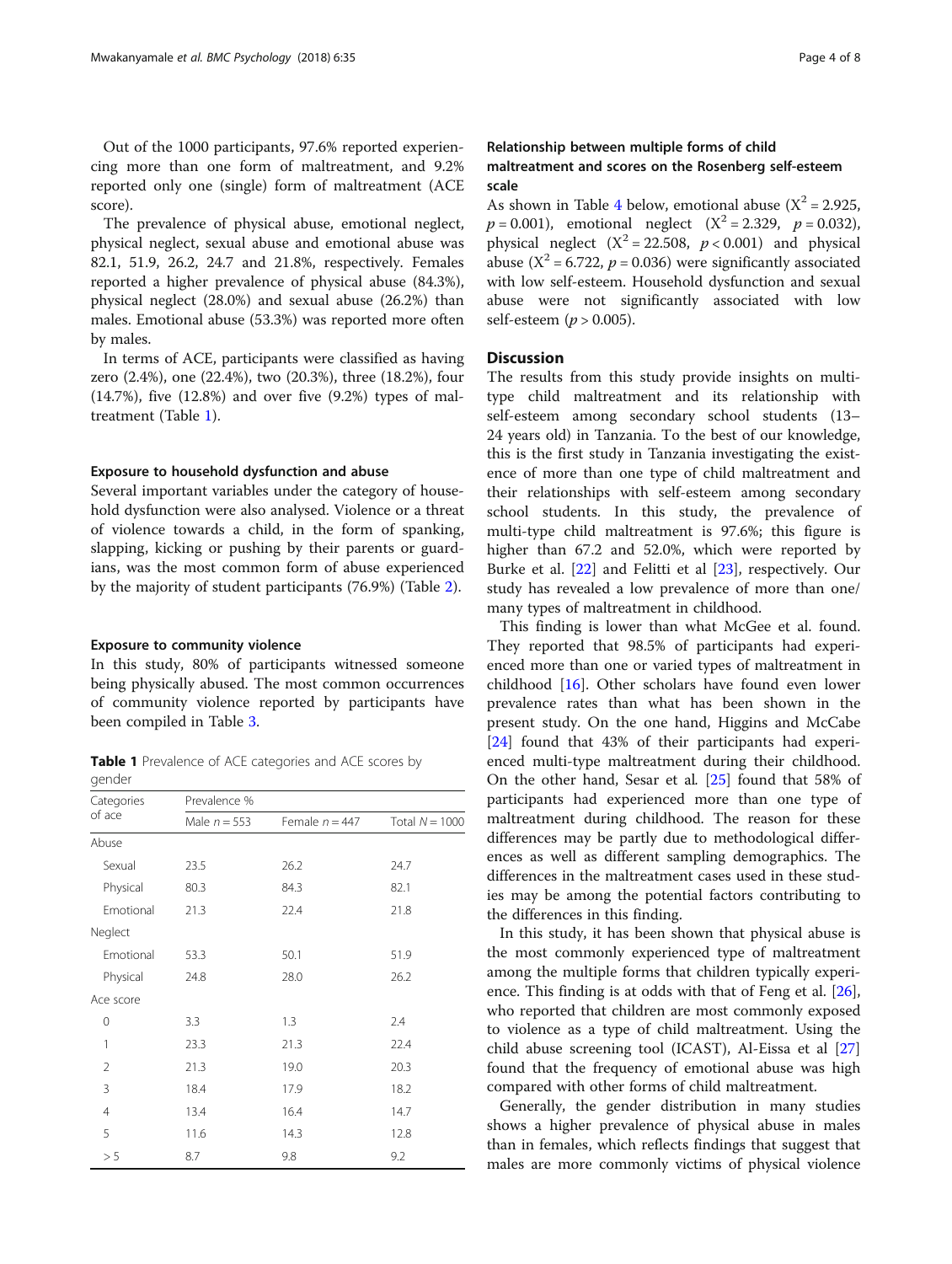<span id="page-4-0"></span>Table 2 Frequency distribution of household dysfunction and abuse items

| Household dysfunction and abuse item                                                                                        | Sex                    |                       | Total        |
|-----------------------------------------------------------------------------------------------------------------------------|------------------------|-----------------------|--------------|
| (Age below 18 years)                                                                                                        | Male $(n = 553)$       | Females ( $n = 477$ ) | $(N = 1000)$ |
| Death of a parent/guardian                                                                                                  | 73 (57.9)              | 53 (42.1)             | 126 (15.1)   |
| Separated/divorced parents                                                                                                  | 85 (54.1)              | 72 (45.9)             | 157 (18.8)   |
| Household substance abuse                                                                                                   | 47 (54.0)<br>40 (46.0) |                       | 87 (10.4)    |
| Household mental illness                                                                                                    | 72 (63.7)<br>41 (36.3) |                       | 113 (13.5)   |
| Criminal household members                                                                                                  | 80 (55.6)              | 64 (44.4)             | 144 (17.2)   |
| Saw or heard a parent or household member in the home<br>being yelled at, screamed at, sworn at, insulted or humiliated     | 328 (58.3)             | 235 (41.7)            | 563 (67.3)   |
| Saw or heard a parent or household member in the home<br>being slapped, kicked, punched or beaten up                        | 344 (58.5)             | 244 (41.5)            | 588 (70.3)   |
| Saw or heard a parent or household member in the home<br>being hit or cut with an object (stick, bottle, club, knife, whip) | 195 (57.4)             | 145 (42.6)            | 340 (40.7)   |
| If a parent, quardian or other household member threatened<br>to or actually did abandon you or throw you out of the house  | 119 (61.0)             | 76 (39.0)             | 195 (23.3)   |
| If a parent, quardian or other household member yelled or<br>screamed at you or insulted or humiliated you                  | 334 (57.7)             | 245 (42.3)            | 579 (69.3)   |
| If a parent or other household member spanked, slapped,<br>kicked, punched or beat you                                      | 380 (59.1)             | 263 (40.9)            | 643 (76.9)   |
| If a parent, quardian or other household member hit or cut<br>you with an object (stick, bottle, club, knife, whip, etc.)   | 126 (57.5)             | 93 (42.5)             | 219 (26.2)   |

[[8,](#page-7-0) [28\]](#page-7-0). In the study by Donget et al [\[29](#page-7-0)], it was reported that during childhood, females were found to experience less physical abuse than males. This finding is contrary to that of our study, in which the rate of physical abuse was found to be higher in females than in males. In Tanzanian and African culture in general, females are considered weaker than males and are hence easier to victimise.

Child neglect is a result of the failure of an individual to fulfil his/her obligation to the child, particularly in mental, physical or psychological care [\[28](#page-7-0)]. Neglect subsumes the greatest number of forms of child maltreatment but has been ignored and overlooked by society [\[30\]](#page-7-0). In our study, emotional neglect was the second-most frequent type experienced by student participants during childhood, accounting for more than half of participants (51.9%). Regarding the gender

distribution, this study demonstrated that male participants were more often emotionally neglected than their female counterparts. Physical neglect has been reported in previous studies as the most common type of neglect, which can jeopardize children's development, slow progress in body weight, lead to malnutrition and illnesses and increase the potential for physical injuries [\[31](#page-7-0)]. Our study found that more than 26.2% of participants reported being physically neglected, with a higher prevalence in females than in males (28.0% versus 24.8%). The prevalence of physical neglect in our study is higher than that reported in other studies [[32\]](#page-7-0). We propose that the reason for this observation may be due to differences in socioeconomic status between the study settings. There is a high association between physical neglect and poor socioeconomic status [[33\]](#page-7-0), a situation that is widespread in Tanzania.

Table 3 Frequency distribution of exposure to community violence items

| Community violence (age below 18 years)                                                                                                | Sex            | Total            |            |  |
|----------------------------------------------------------------------------------------------------------------------------------------|----------------|------------------|------------|--|
|                                                                                                                                        | Male $N = 553$ | Female $N = 447$ | $N = 1000$ |  |
| Exposed to bullying                                                                                                                    | 183 (56.0)     | 144 (44.0)       | 327 (39.1) |  |
| Witnessed someone being physically abused                                                                                              | 407 (60.8)     | 262 (39.2)       | 669 (80.0) |  |
| Witnessed a threat with a weapon (knife or gun)                                                                                        | 159 (58.7)     | 112(41.3)        | 271 (32.4) |  |
| Forced to go and live in another place                                                                                                 | 52 (59.1)      | 36 (40.9)        | 88 (10.5)  |  |
| Exposure to physical violence by authority figures<br>(e.g., soldiers, police or militia) and/or gangs                                 | 10(26.3)       | 28 (73.7)        | 38(4.5)    |  |
| Witnessed physical violence against a family member<br>or friend by authority figures (e.g., soldiers, police or militia) and/or gangs | 40(54.1)       | 34 (45.9)        | 74 (8.9)   |  |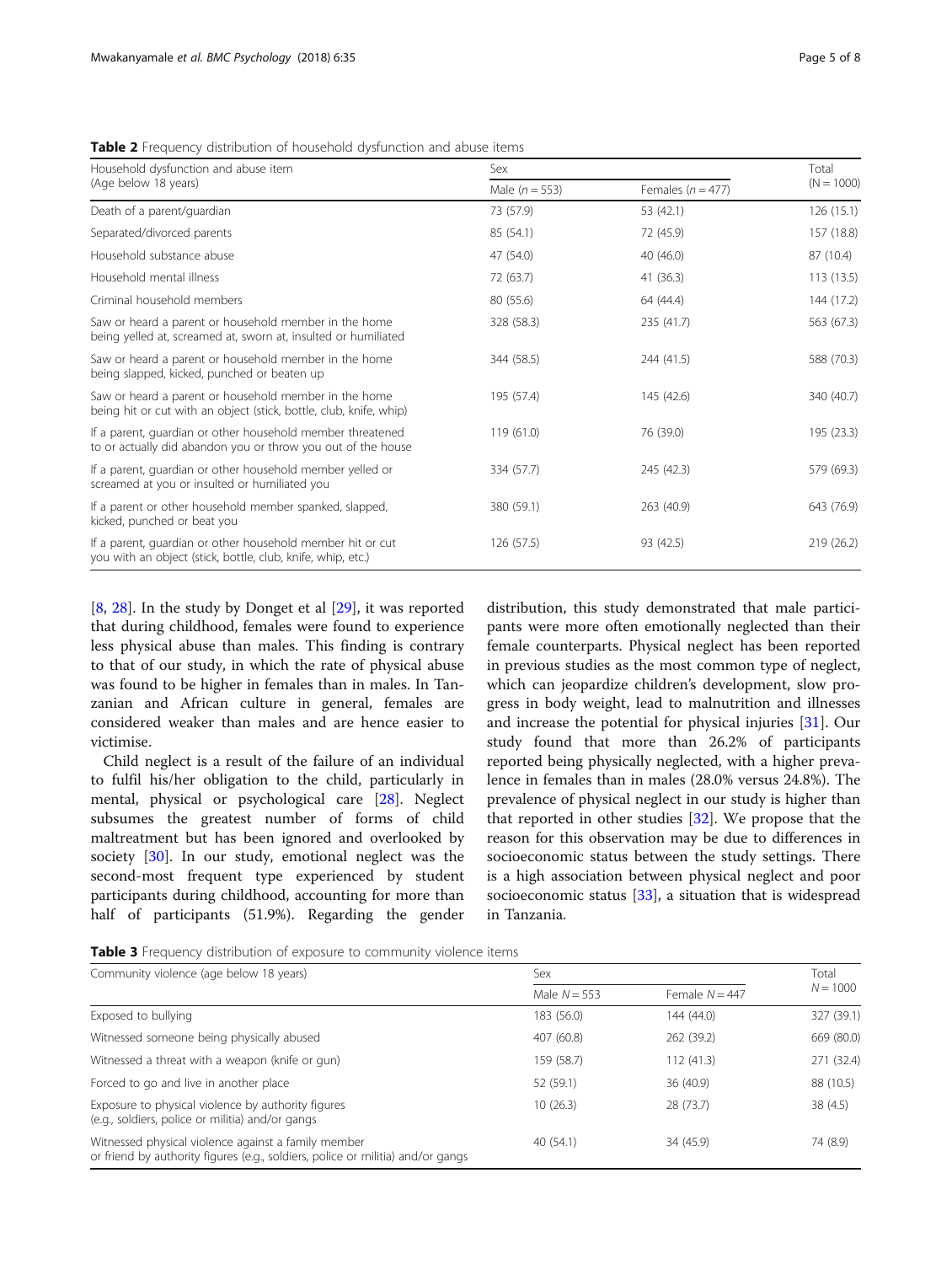| Forms of ACE<br>(dependent variable) |                     | Rosenberg Self-esteem Scale |                        |                     |          |         |
|--------------------------------------|---------------------|-----------------------------|------------------------|---------------------|----------|---------|
|                                      | Total<br>$N = 1000$ | Low<br>$N = 17.9%$          | Normal<br>$N = 65.8\%$ | High<br>$N = 16.3%$ | $x^2$    | P-Value |
|                                      |                     |                             |                        |                     |          |         |
| Sexual Abuse                         | 247                 | 35 (14.2)                   | 50 (20.2)              | 162 (65.6)          | 0.439    | 0.383   |
| <b>Emotional Neglect</b>             | 519                 | 82 (15.8)                   | 101 (19.5)             | 336 (64.7)          | $2.329*$ | 0.032   |
| Physical Neglect                     | 262                 | 36 (13.7)                   | 70 (26.7)              | 156 (59.5)          | 22.508** | < 0.001 |
| Physical Abuse                       | 821                 | 136 (16.6)                  | 135 (16.4)             | 550 (67.0)          | $6.722*$ | 0.036   |
| Household Mental Illness             | 142                 | 28 (19.7)                   | 23(16.2)               | 91(64.1)            | 1.677    | 0.466   |
| Household Substance Abuse            | 114                 | 20 (17.5)                   | 22 (19.3)              | 72 (63.2)           | 0.554    | 0.819   |
| Household Physical Violence          | 799                 | 126 (15.8)                  | 143 (17.9)             | 530 (66.3)          | 0.791    | 0.651   |
| Parental Separation                  | 201                 | 36 (17.9)                   | 42 (20.9)              | 123(61.2)           | 4.593    | 0.290   |
| Criminal Household Member            | 176                 | 35 (19.9)                   | 26 (14.8)              | 115(65.3)           | 3.115    | 0.239   |

<span id="page-5-0"></span>Table 4 Relationship between multiple forms of child maltreatment (ACE) and scores on the Rosenberg Self-Esteem Scale

\*P-value< 0.05

\*\*P-value< 0.01

According to the World Health Organization (WHO), 20% of girls and 5–10% of boys had experienced sexual abuse  $[2]$  $[2]$ . As reported by previous authors  $[34]$  $[34]$  $[34]$ , female student participants in this study also reported a significantly higher prevalence of childhood sexual abuse than their male counterparts. There is a low but significant gender difference in the prevalence of sexual abuse in developing countries (where males' experiences of sexual abuse are higher) than in developed countries [\[35](#page-7-0)].

While males constantly report less sexual abuse than females, differences in prevalence and gender predomination between countries can be explained by differences in research methodologies. The reason for the higher prevalence of childhood sexual abuse among female participants in this study may be males are ashamed to report sexual abuse.

In this study, emotional abuse was the least frequent type of abuse experienced by respondents during childhood, accounting for less than 22% of participants (21.8%). Here, emotional abuse was reported more often by males than by females. In fact, children who are exposed to emotional abuse are uniquely affected. The consequences of emotional abuse can be just as severe and long-lasting, even if no physical pain or sexual contact is inflicted on a child  $[36]$  $[36]$  $[36]$ . It is frequently difficult to detach the effects of varied forms of maltreatment because the co-occurrence rate of emotional abuse and other types of maltreatment, such as physical abuse and neglect, is high [\[25](#page-7-0), [26](#page-7-0)].

Exposure to different kinds of household dysfunctions has been reported to be one of the most serious risk factors for any type of abuse or neglect during childhood [[37\]](#page-7-0). In this study, violence or a threat of violence towards students in terms of spanking, slapping, kicking or pushing by their parents or guardians was the most common form of abuse, experienced by more than three-quarters of participants. This finding is in contrary to those of other studies that reported the violent treatment of the mother as the most frequently reported form of household dysfunction.

Witnessing community violence is also identified as a cause of ACE [[38\]](#page-7-0). In our study, 80 % (80%) of participants reported witnessing community violence at least once, most frequently by seeing or hearing someone being physically abused. This study shows that the chances of respondents being involved in physical fights or witnessing community violence increased with exposure to multiple forms of ACE, which reveals a trend similar to that of the Finkelhor ACE study [\[39](#page-7-0)].

Exposure to multiple forms of childhood maltreatment has been reported to have everlasting effects on mental health, which persist from adolescence to adulthood  $[10, 12, 25, 26]$  $[10, 12, 25, 26]$  $[10, 12, 25, 26]$  $[10, 12, 25, 26]$  $[10, 12, 25, 26]$  $[10, 12, 25, 26]$  $[10, 12, 25, 26]$  $[10, 12, 25, 26]$  $[10, 12, 25, 26]$ . In this study, multi-type maltreatment was positively associated with low self-esteem. This observation is in agreement with findings of other studies that reported similar findings [[25,](#page-7-0) [26](#page-7-0)]. It is well known that childhood abuse adversely affects the personality characteristics of an individual in his/her childhood, adolescent and adult lives, and it lowers self-esteem [[40\]](#page-7-0). It has been shown that having been exposed to physical abuse during childhood results in low self-esteem [\[41](#page-7-0)]. This finding is consistent with that of our study, in which physical abuse was negatively associated with self-esteem.

Similarly, in a study focusing on the long-term psychological results of childhood maltreatment, it was reported that emotional abuse (psychological abuse) lowers self-esteem levels and results in the development of depression  $[17–19]$  $[17–19]$  $[17–19]$  $[17–19]$ . Additionally, in a study by  $[42]$  $[42]$  $[42]$ that assessed forms multiple maltreatment, it was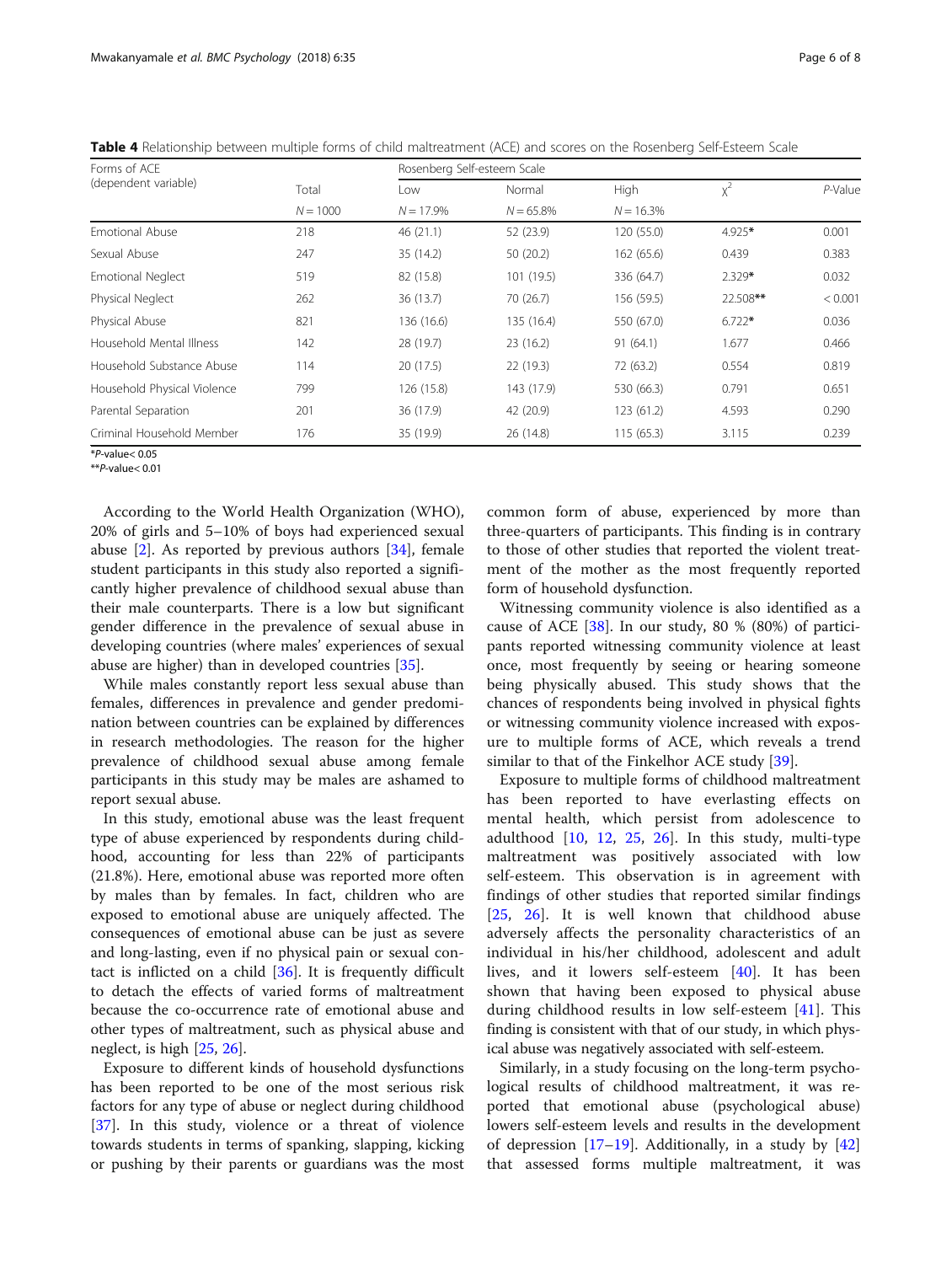asserted that exposure to emotional abuse (psychological abuse) may cause low self-esteem.

Several studies have reported that exposure to sexual abuse during childhood consequently affects low self-esteem [\[43](#page-7-0)]. In a study that focused on the effects of female children 14–19 years of age being subjected to different types of sexual violence, it was reported that the self-esteem and depression levels of girls who have experienced rape is poorer than the self-esteem and depression levels of those were not exposed sexual violence, rape or an attempt of sexual coercion during that age range [[44\]](#page-7-0). In our study, no statistically significant association was found between exposure to sexual abuse and self-esteem.

Childhood domestic violence exposure usually causes emotional trauma that is as severe as exposure to direct maltreatment. Studies have shown that witnessing domestic violence has a negative impact on a child's well-being and health development, especially in relation to psychological aspects, such as low self-esteem [[45](#page-7-0)]. In our study, household dysfunction was not significantly associated with low self-esteem.

One limitation of the study is that the study participants involved were secondary school students from randomly selected schools in five regions in Tanzania. Therefore, the results of this study cannot be generalized to a whole Tanzanian population. The data of multiple types of child maltreatment in our study are based on self-reports and recalls of participants over a period of many years. As such, biases cannot be excluded. Therefore, it is inevitable that interviewees will either underestimate or overestimate a situation when providing a self-report. Additionally, the cross-sectional design of this study limits the ability to infer causation in regard to the associations between multi-type child maltreatment and self-esteem.

# Conclusion

This study demonstrates that multi-type child maltreatment is unacceptably prevalent in Tanzania and negatively affects self-esteem among secondary school students (13–24 years old). This finding strongly suggests that studying individual types of maltreatment in isolation from other types may not capture a comprehensive picture of the problem.

We believe that this study adds to the recent body of literature on child maltreatment by holistically investigating multi-type child maltreatment, as opposed to examining a single type of maltreatment, as the majority of previous studies have investigated.

Furthermore, this study raises awareness of the prevalence of multi-type child maltreatment and incentivises policymakers to create policies that clearly stipulate that

these forms of violence need to be avoided to improve the health of adolescents and adults.

# Limitation of the study

There are no available data to support the reliability and validity of the questionnaires in the (local) setting in which it was used.

#### Abbreviations

ACE: Adverse Childhood Experiences; SPSS: Statistical Package for Social Sciences; USA: United States of America; WHO: World Health Organization

#### Acknowledgements

We wish to acknowledge all those who provided support in the preparation of this manuscript. We are thankful to the Regional Administrative Secretary of the respective regions and the secondary school authorities for their permission to conduct this study in their regions. We give special thanks to all participants for their support and cooperation during data collection.

#### Availability of data and materials

The datasets used and analysed during the current study are available from the corresponding author on reasonable request.

#### Authors' contributions

AM conceived the study, participated in study design, literature search, and data analysis and drafted and submitted the manuscript. YY and DPW contributed to the study design, data analysis and manuscript writing and editing. All the authors read and approved the final manuscript.

#### Ethics approval and consent to participate

Before the commencement of the study, a letter of approval to conduct the study was sought by the authors and was provided by the Tongji Medical College, Huazhong University of Science and Technology institutional ethical review. Approval to conduct the research in secondary schools has been granted by Regional Administrative Secretary (RAS) of the respective regions in Tanzania. Permission has been granted by respective secondary school authorities.

Participants were informed about the purpose of the study, and they were assured that their answers would only be used anonymously for research purposes on a voluntary basis.

All participants aged 18 and above were given information about the study, and they were asked for their voluntary participation. A written informed consent was administered to each participant; all participants read and signed written consent forms before being enrolled in the study. For students under 18 years old, consent (agreement to participate in study) was sought and obtained from their parents or guardian.

#### Consent for publication

Not applicable

#### Competing interests

The authors declare that they have no competing interests.

#### Publisher's Note

Springer Nature remains neutral with regard to jurisdictional claims in published maps and institutional affiliations.

#### Author details

<sup>1</sup>Department of Maternal and Child Health, School of Public Health, Tongji Medical College, Huazhong University of Science and Technology, Wuhan 430030, Hubei, China. <sup>2</sup>School of Pharmacy, Muhimbili University of Health and Allied Sciences, United Nations road, Dar es salaam, Tanzania.